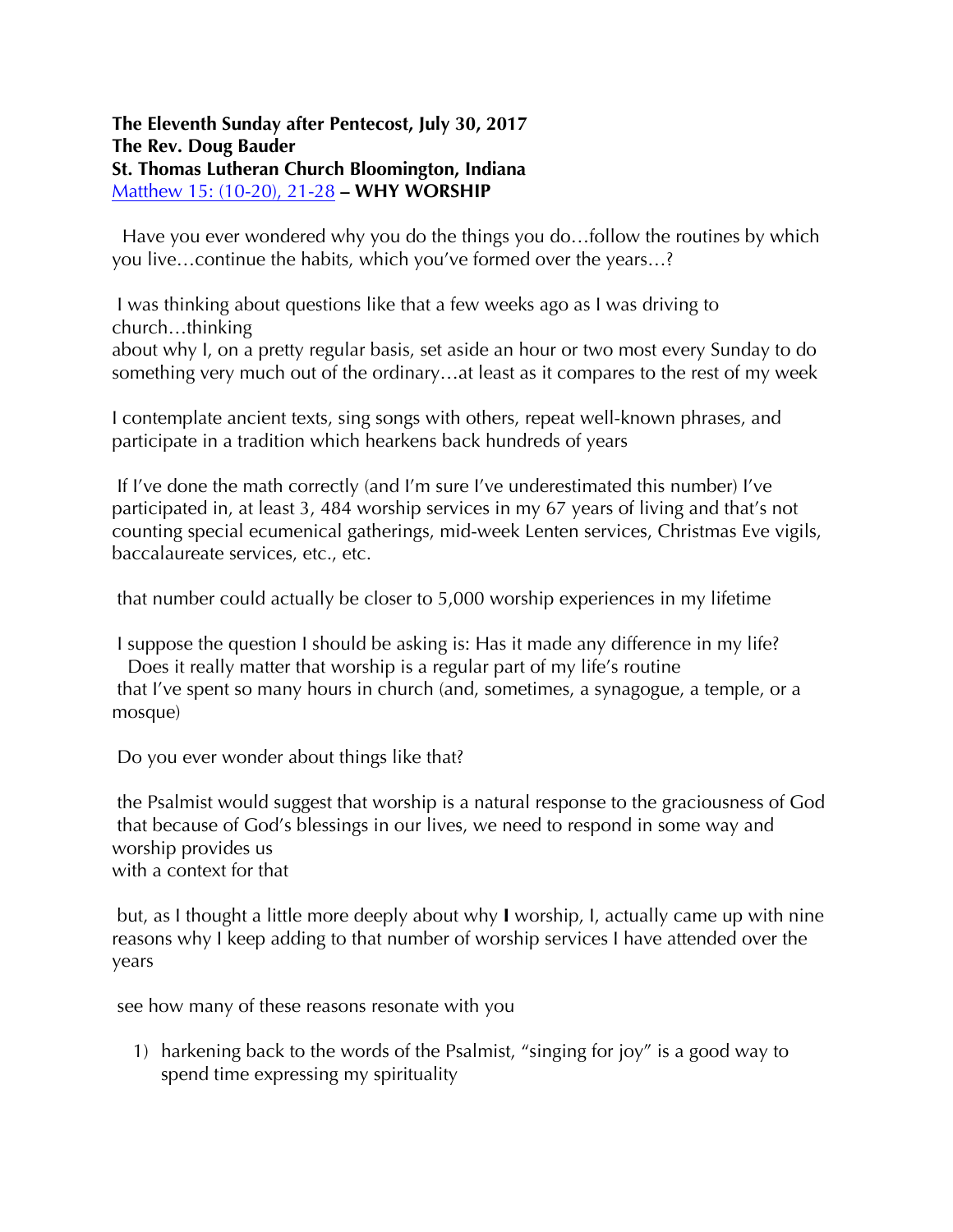I remember a friend, many years ago, saying at some social event I was attending (and this was a friend who, to the best of my knowledge, did not attend any church at that time in his life) "You know what I miss most from my childhood…something we did every day in school? Singing together."

he wasn't a person with outstanding musical gifts, but he found delight and a sense of solidarity and just plain fun singing with his friends in school. "Singing always lifts my spirits," he said

and that's one of the reasons I attend worship

 music inspires me and when we sing together, not every hymn nor every Sunday, but regularly enough I am inspired or comforted, encouraged or called to think my mind is challenged, my heart is uplifted, and my soul is stretched

2

there is something about blending our voices with others, especially when we harmonize (isn't that a great word) that reminds me I'm not alone in this journey through life

some Sundays, that's reason enough to come to church

I believe it was St. Augustine who once observed "He (or she) who sings, prays twice."

whenever I'm moved by the tune or the text of a hymn, I feel like my soul is restored

2) the second reason I appreciate worship is because community matters to me always has, always will and when I bow my head with others or hear my voice repeating an ancient creed, when I gather in a circle around the Lord's table I feel connected and I'm reminded that being connected is how we are called to live

in the wake of the tragic events in Charlottesville, VA last weekend someone has written: "We serve a God who delights in the dignity and worth of all humanity and who calls us to work for a more just society in the broken world we inhabit"

 thoughts like that come to me in the midst of most every worship experience in which I participate, reminding me of other communities of which I am a part – my family, my work environment, my neighborhood, the city in which I live

the Kingdom of God is the kingdom of right relationships and worship reminds me of that on a regular basis

3) reflecting on the meaning of an ancient parable or a poem from scripture and considering how those words might apply to my life today is a particularly unique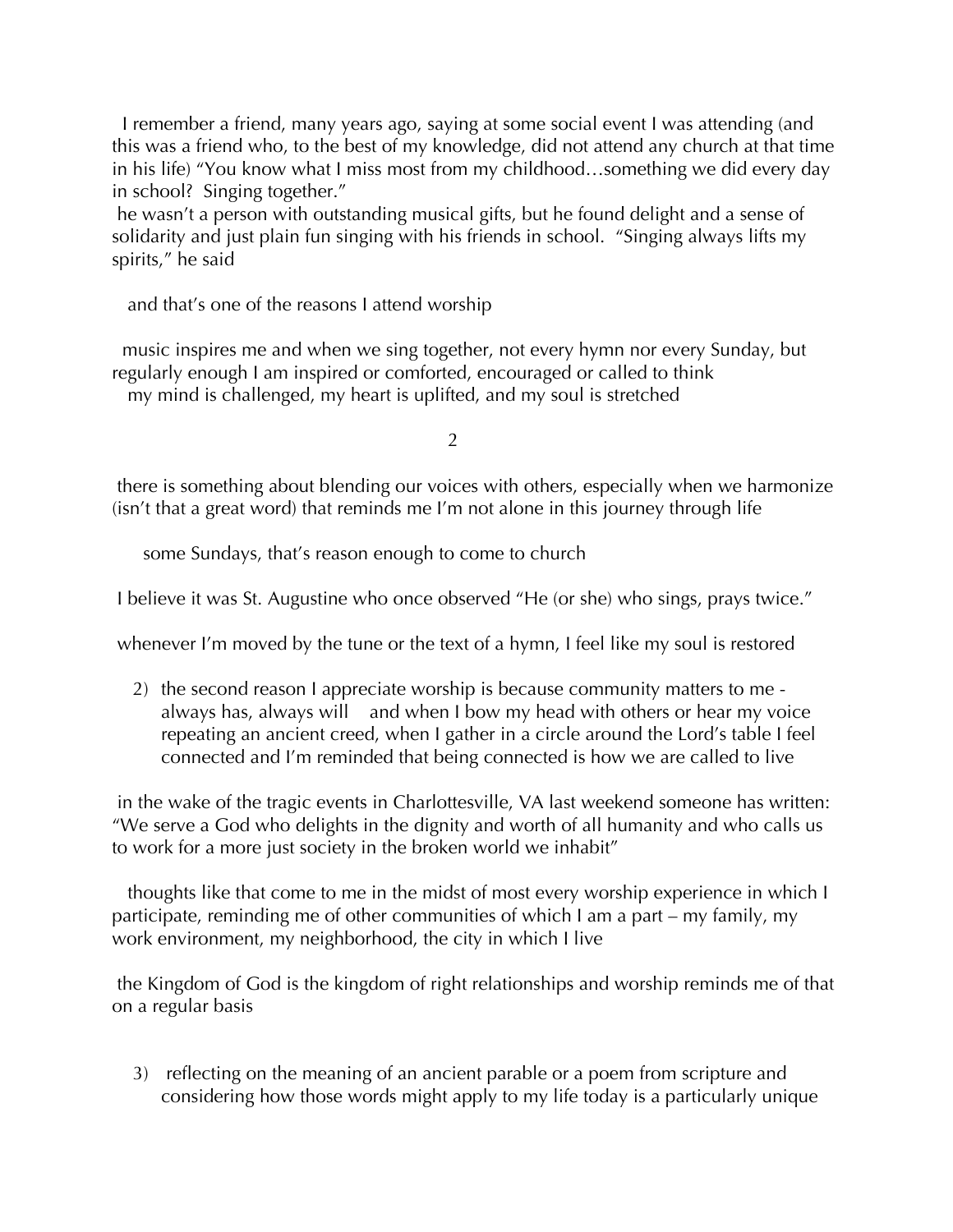part of why I worship and doing that often helps me consider, at a deeper level, the things I truly value in life

some of you may remember that the last time our gospel lesson for today appeared in our liturgical cycle, I happened to be preaching and I commented that day on the fact that I believe this text is a reflection of something we don't often think about – the fact that Jesus had a sense of humor

as Quaker theologian Elton Trueblood suggested in his book "The Humor of Christ" more than we realize, The Lord used irony to try to make a point

 in this particular scenarios, his use of sarcasm, in seeming to put down the Canaanite woman, is, actually a way of making a point with his disciples

 Jesus is, essentially, trying to get through to his followers the fact that ALL people matter to him and in referring to this woman as a 'dog' he is mimicking the way the disciples were seeing her

and because she was tuned into what Jesus was doing, she responds in kind, giving the disciples an important lesson in acceptance. "Go," Jesus affirms her, "you are a woman of great faith"

3

 One of the things Trueblood's theological perspective forces me to think about is how I use humor or sarcasm in my life…does it lift people up or put people down

and, so, examining my life in relationship to scripture is another essential component of worship

4) this hour of singing and praying and attempting to discern God's spirit really is different from what I do during the other 6 days of the week and while I try to follow a disciple of prayer and reflection, I'm not always faithful in doing so and so the regularity of coming together each week is important to me it provides me with the simple gift of asking questions like: Who IS God? What DO I believe?

and how does this hour impact the other 167 hours of my week

5) another thing I value about worship is that I often leave this sanctuary feeling included, welcomed, valued, even appreciated and that doesn't always happen during other encounters I have as my days unfold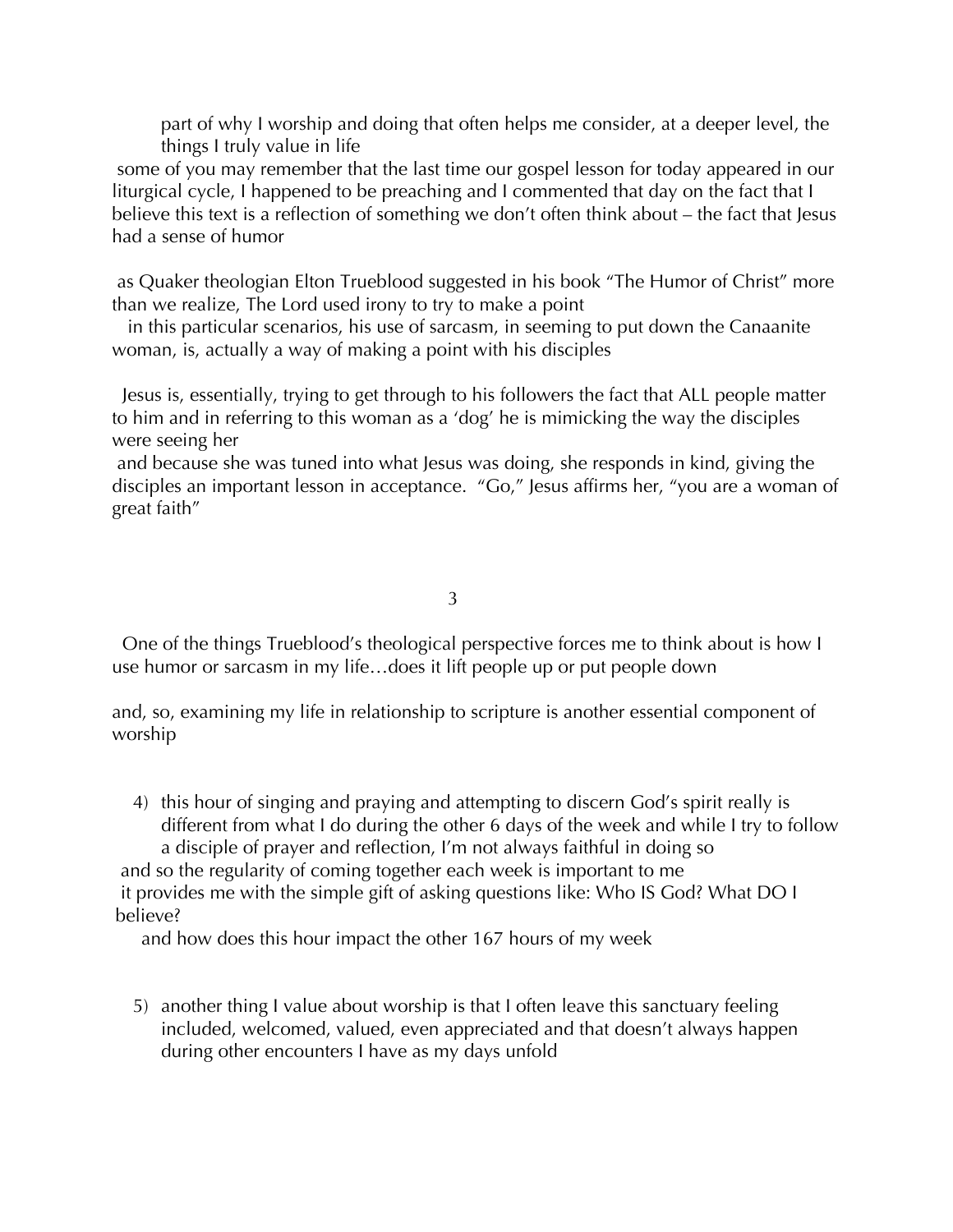sometimes that sense of belonging happens during our coffee hour, but it also happens when a fellow worshipper catches my eye and smiles at me or when we extend the right hand of fellowship to each other

 just like I enjoy coming home at the end of the day or when I return from a trip, I enjoy coming home to St. Thomas each week where the stained glass windows or the sound of the organ or the faces in this circle are familiar to me

6) I find that during worship, my mind wanders, in the best sense of that word It often happens when I'm singing a hymn…and I remember being a little boy sitting next to my Dad and hearing him singing bass along side or me…or I think of my own children or grandchildren worshipping at the same time in another place

I think of my past, my present, the years I have left on this earth I think about the gift of life and the promise of life eternal and it all comes full circle for me in this hour

7) I also find that worship in this particular space has an added blessing in that I can look out these windows and consider the importance of our connection with our Jewish neighbors…to remember the unique history which we share in this community with the members of Beth Shalom, I reflect upon the way in which this congregation responded to an act of terror some years ago when someone attempted to desecrate the sanctuary next door by attempting to set fire to the synagogue and I give quiet thanks for that history as well as our shared history with the Jewish community over the centuries as people of faith

I am reminded in looking beyond our sanctuary that Jesus was not a Lutheran, but a Jew, and that has implications for every one of us here

4

8) I also am reminded during this hour that I work with a specialized group of individuals from day to day – students at a university

and while I am grateful for Lutheran Campus Ministry and our unique outreach to IU and other students

I have always appreciated that people in various stages of life come together each week in this place – young and old alike

I am often moved as I simply watch the way in which members care for those among us with limited physical abilities and the way some are assisted in coming together around the table

I am equally moved when I watch 2 year old Joshua Powell comes forward with his family and with outstretched hands and excitement in his eyes receives the sacrament with an understanding which may just be way beyond that of many of us as adults